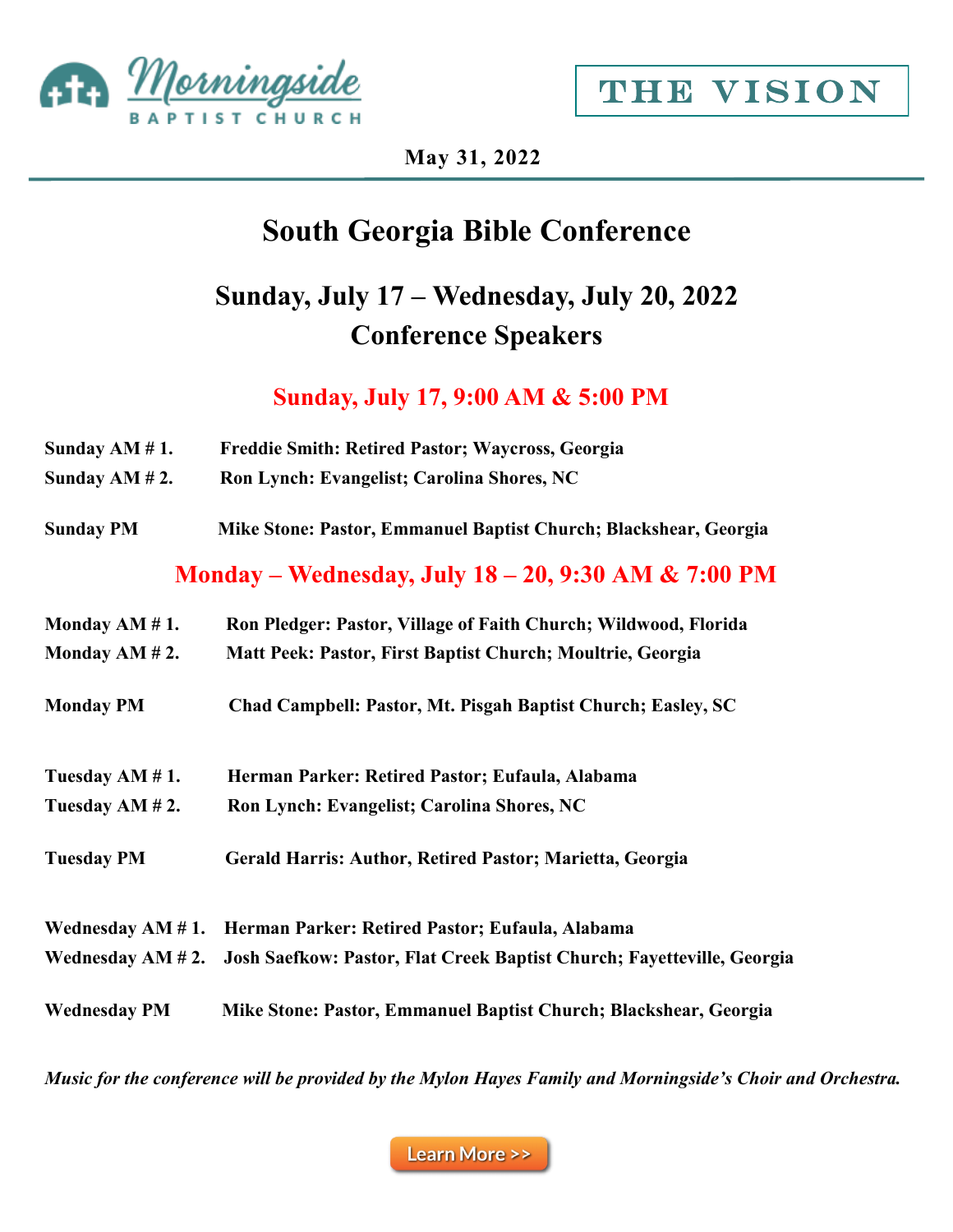

John Yates Minister of Education



# **Vacation Bible School**

**June 6-10, 9:00 AM to Noon For kids completing K-5 through High School**

# Vacation Bible School begins *NEXT WEEK!*

There's still time to register for Zoomerang VBS. **[CLICK HERE](https://morningside.shelbynextchms.com/external/form/bb098452-5295-4db3-aa7f-4ce3ed4f0c70)** to register now. We still have a few VBS t-shirts available for purchase. **[CLICK HERE](https://morningside.shelbynextchms.com/external/form/cb107cec-478c-4e93-b277-20122a3cefdc)** to order yours.

### **VBS Set-up Times**

The church will be open Saturday from 9:00 AM to Noon and Sunday from 2:30 to 4:30 for workers to set-up and prepare for Vacation Bible School.

Church family, please do two things between now and the beginning of VBS:

- Pray for VBS: pray for the kids and their families, and for our workers.
- Invite people to bring their kids to VBS.

Brother John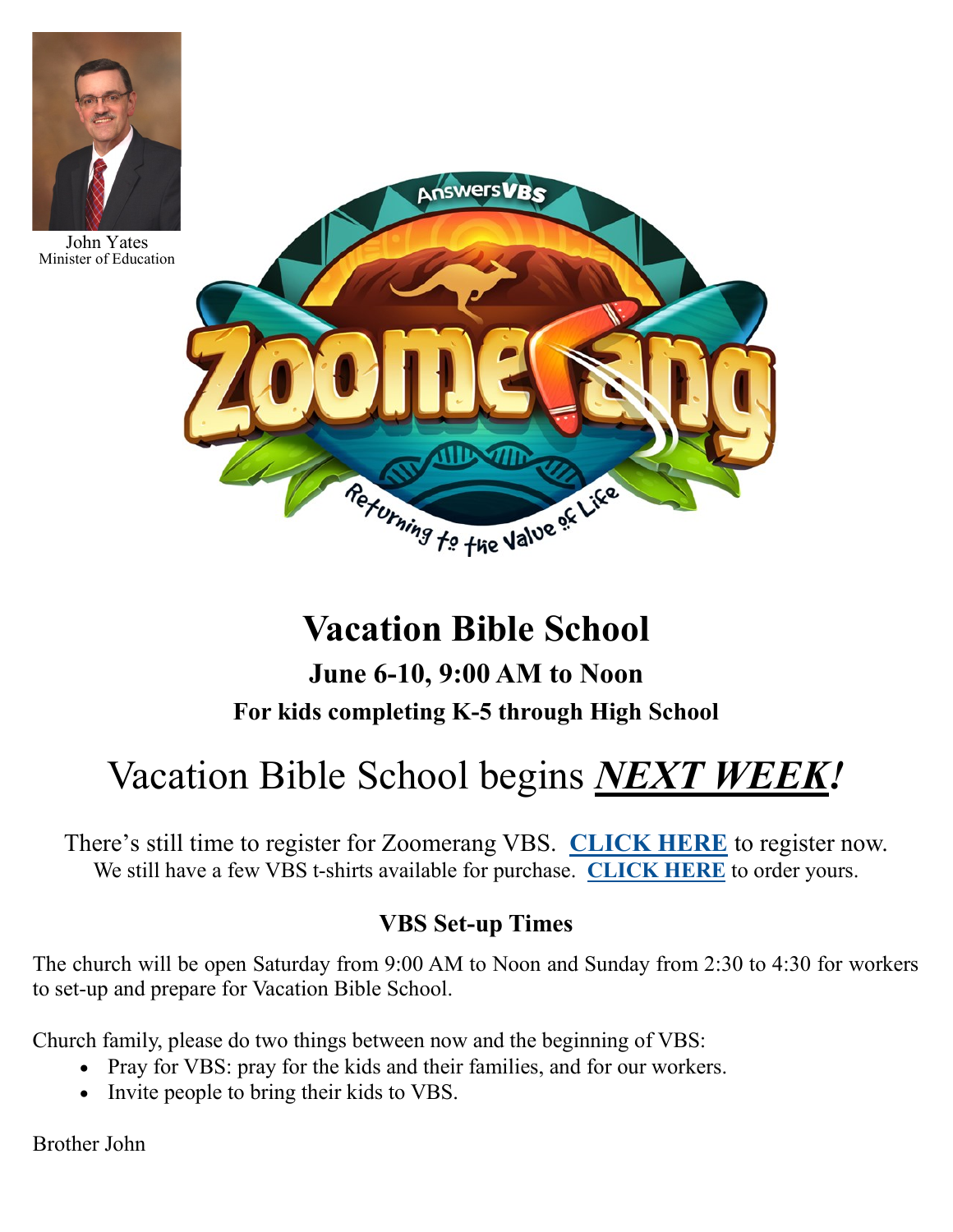

David Tew Minister of Music



## **F.A.I.T.H MUSIC KIDS**

## **FOREVER AN INSTRUMENT TUNED FOR HIM**

## **Preschool – 5 th Grade**

Tommie and Christina Ellis will be leading a Mini Kids Music Camp during the summer on Wednesday night beginning June  $1^{st}$ . The children will meet each week at 6:00 PM. This camp will end on July 27<sup>th</sup>.

They will be using music to instill a love for scripture and worship through:

#### **LEARNING + LISTENING, SINGING + SEEKING, AND PRAISING + PLAYING**

Why? Because we want to teach them to hide God's Word in their hearts and to be able to use what they learn, songs and scripture, in their time of need using their shield of FAITH.

Kids will earn points for attendance, saying verses, and other similar things, and at the end we will have a celebration and build a banana split.

It is going to be a fun summer at Morningside for kids!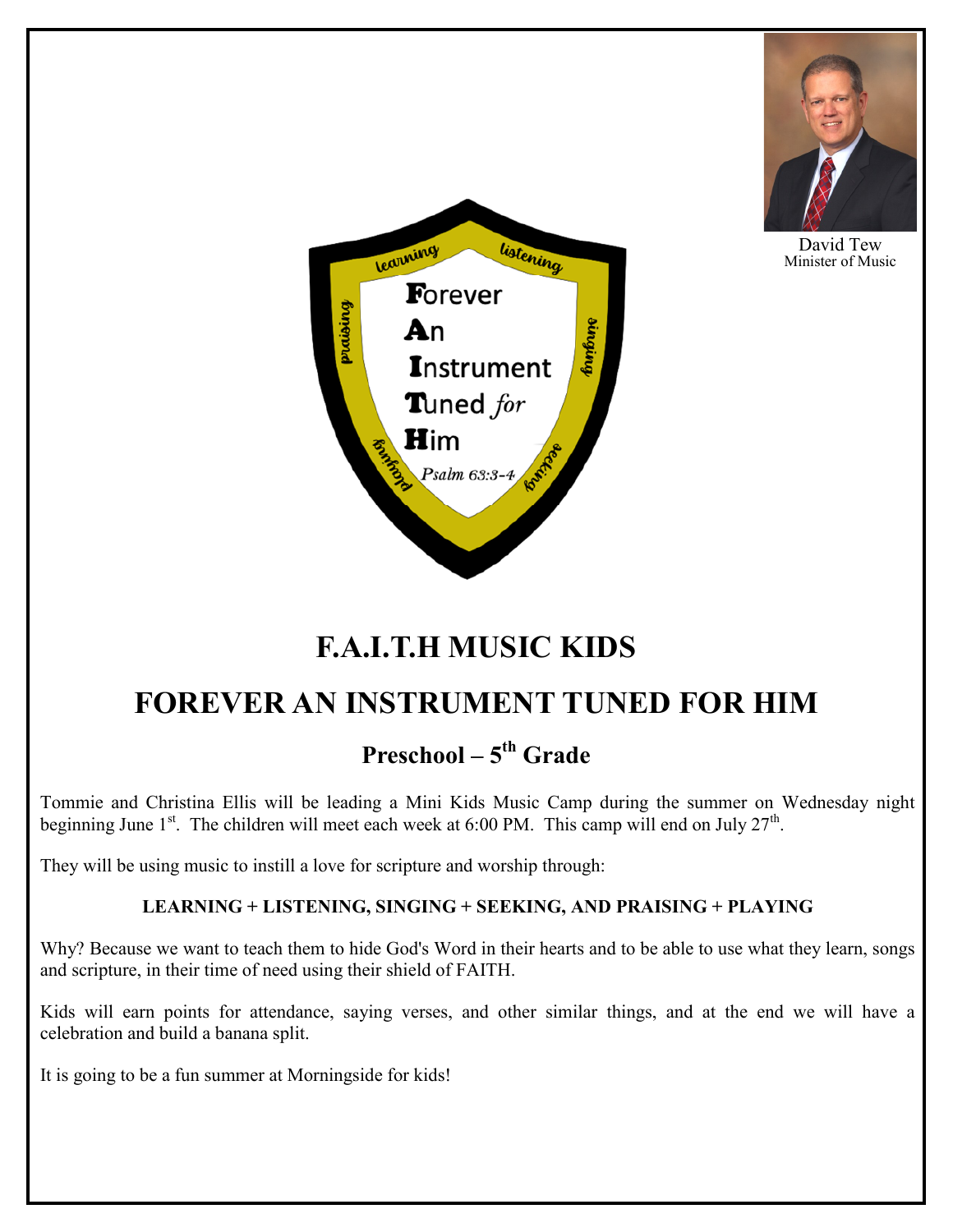

"Nipper" John Nitschke Youth Director

June  $1<sup>st</sup>$  is Wednesday, and it is also National Go Barefoot day!! Who knew??!! So please understand that you might find it hard to get your student to put on their shoes Wednesday as we are planning to celebrate National Barefoot day by going shoeless for the day- including at Wednesday night Youth Group.

Going without shoes will serve as a reminder that worldwide 300 million children have inadequate or no shoes at all. For several weeks now in the Youth group we



have talked about culture and community and just how each of us play a role in God's plan. Part of that plan involves us showing our love for the Lord by way of our love for others.

I have also challenged the Youth that instead of just talking about what we could do to help others, let's put our words into action to illustrate our care and concern for others. The non-profit group Soles4Souls work to distribute used shoes to needy children as well as programs that develop entrepreneurs. This is all possible because others donate used shoes which in turn helps in "going green" by keeping material out of landfills and prolonging material lifecycles.



Our goal for this mission minded project is a simple 100 pairs of donated shoes. As of this writing we are at about 80 pairs. So, we are close to meeting that goal. Wednesday is the deadline. So, rummage through the closet, ask your neighbors even get the grandparents to help. If you have an old pair of shoes with no holes in the soles – We Want Them!!

And keep your shoes off Wednesday by joining us in celebrating National Barefoot Day!!

Keep the Faith. Brother Nipper



**Youth's Summer Bible Camp Payment Schedule**

**The remaining installment payments are scheduled as follows:**

May 23 & June 19 - \$100 payment

*Please see Brother Nipper with any questions or concerns.*